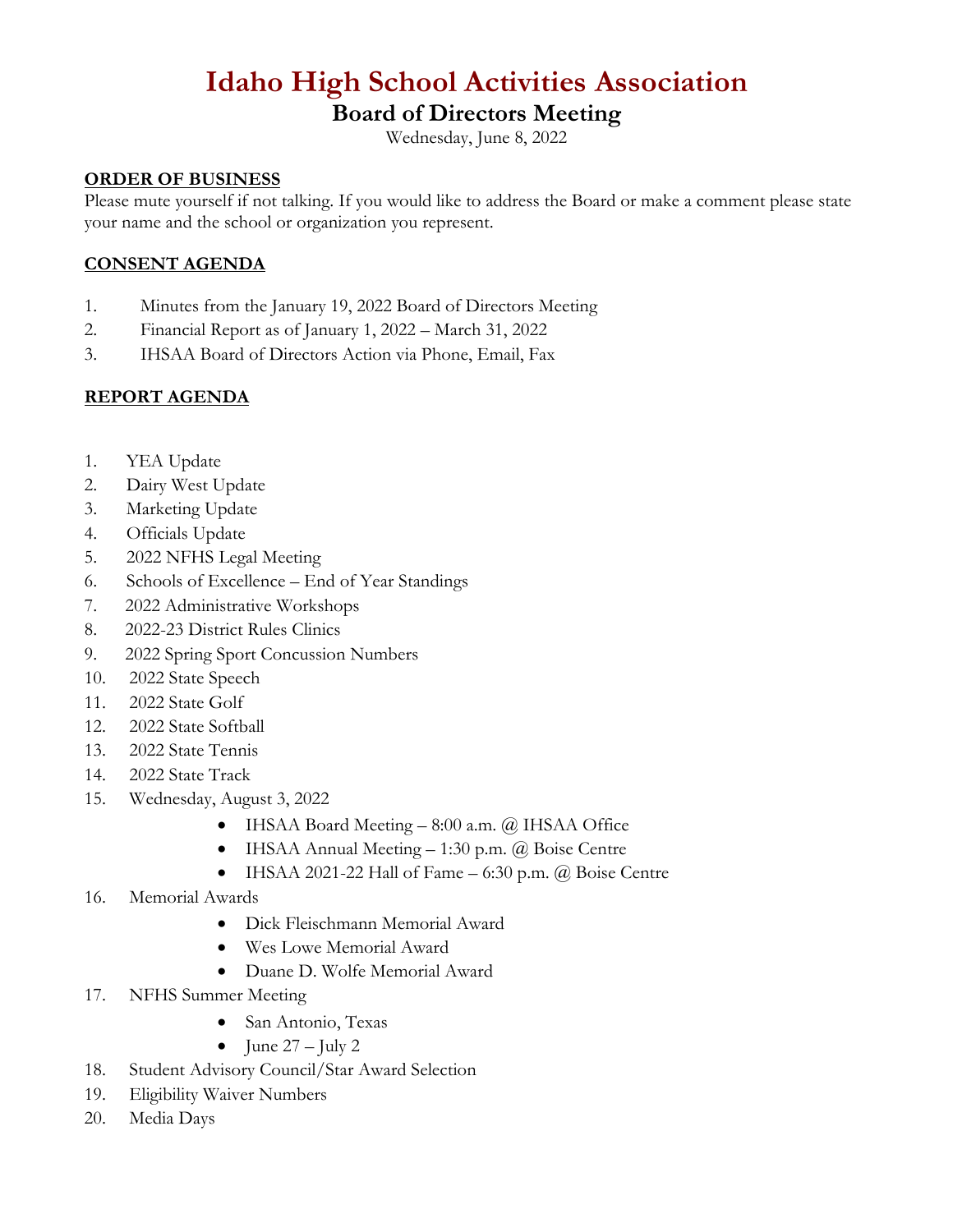- 21. Committee Reports
	- Budget
	- State Tournament
- 22. Policy Manual
	- Rule  $4-3$

## **ACTION AGENDA – FINAL READINGS**

- 1. Approve or deny approving an NFHS regulated shot clock for basketball as a Final Reading.
- 2. Approve or deny representation for 1AD1 basketball for the 2022-23 season as a Final Reading.
- 3. Approve or deny modifying Cross Country team hardship qualifying standards as a Final Reading.
- 4. Approve or deny the representation to the 2023 State Softball Tournament with modifications as needed as Final Reading.
- 5. Approve or deny the sites, dates and times for the 2023 State Softball Play-in Games as a Final Reading.
- 6. Approve or deny the representation to the 2023 State Track and Field Championships with modifications as needed as a Final Reading.
- 7. Approve or deny the representation to the 2023 State Tennis Tournament with modifications as needed as a Final Reading.
- 8. Approve or deny moving the 2023-2024 possible sites for future state tournaments from tentative to approved with modifications as needed as a Final Reading.
- 9. Approve or deny moving the 2024-2025 possible sites for future state tournaments from suggested to tentative with modifications as needed as a Final Reading.
- 10. Approve or deny modifying the 2022-2023 IHSAA goals with modifications as needed as a Final Reading.
- 11. Approve elected officers for the 2022-2023 school year as a Final Reading.
- 12. Approve or deny the IHSAA employee contracts for the 2022-2023 school year with modifications as needed as a Final Reading.
- 13. Approve or deny the 2022-2023 IHSAA budget with modifications as needed as a Final Reading.
- 14. Approval to select the 2021-2022 additional award recipients of the year as a Final Reading.

\_\_\_\_\_\_\_\_\_\_\_\_\_\_\_\_\_\_\_\_ Official of the Year \_\_\_\_\_\_\_\_\_\_\_\_\_\_\_\_\_\_\_\_ Spirit of Sport